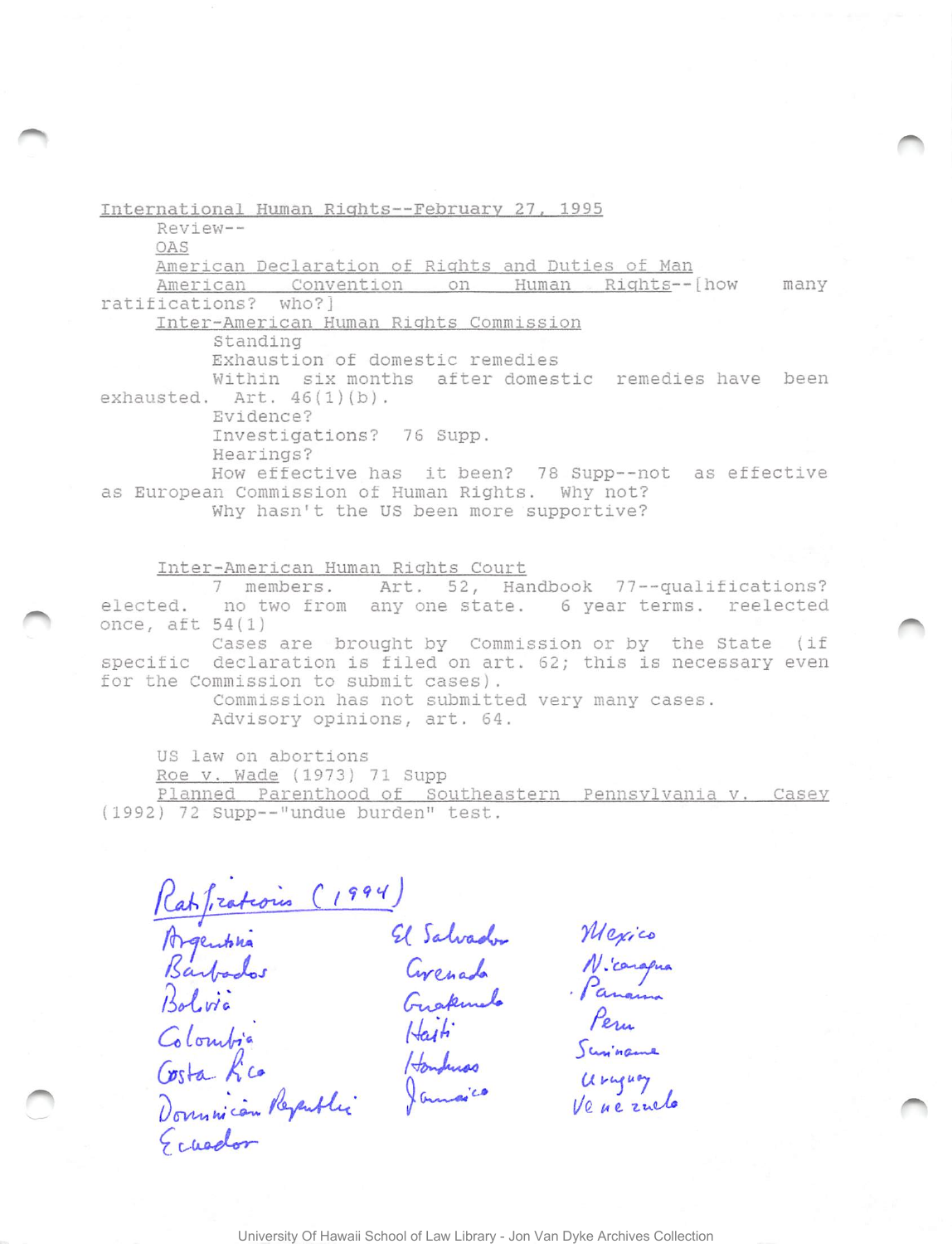am Convention Federal clanse? Art. 28 Question 3, p. 38

Relationship between Suber-American HR System and UN HR System - which prevails?  $4N/28\%$ 

Is an interstate HR challenge an "infervention" in violation of Art. 180% the UN Charter?  $N_{0}$  -> p 30-31